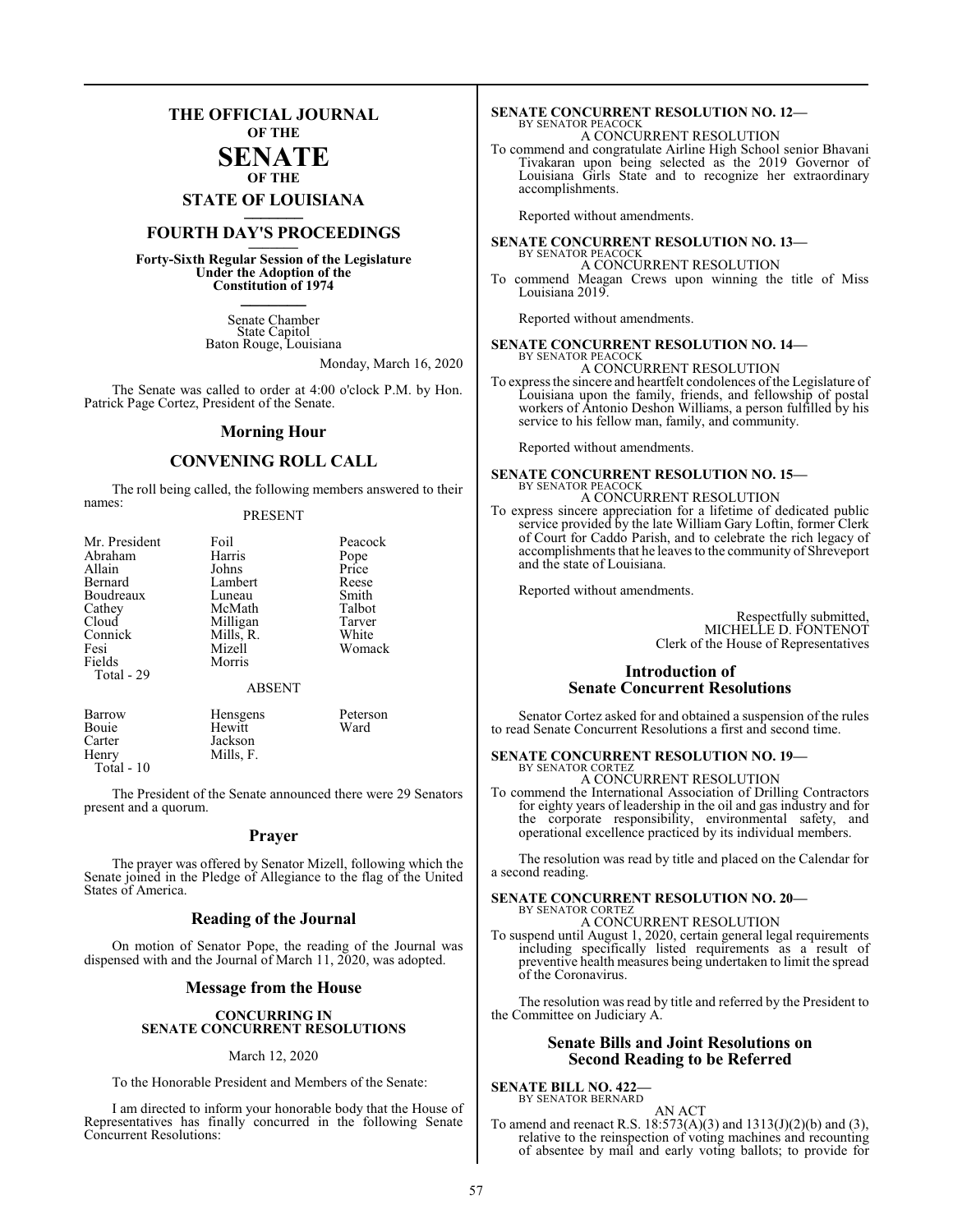### **Page 2 SENATE 4th DAY'S PROCEEDINGS**

setting the timing of inspections; to provide for deadlines for requests for inspections; and to provide for related matters.

The bill was read by title and referred by the President to the Committee on Senate and Governmental Affairs.

**SENATE BILL NO. 423—** BY SENATOR WHITE AND REPRESENTATIVE EDMONDS AN ACT

To enact Part IX-A of Chapter 6 of Title 33 of the Louisiana Revised Statutes of 1950, to be comprised ofR.S. 33:3121 through 3125, relative to government within East Baton Rouge Parish; to provide for the continued collection of tax revenue to fund essential public services within the city of St. George; to authorize the parish to continue collection of a previously approved two percent sales and use tax and to continue providing essential public services within the corporate limits of the city of St. George pursuant to intergovernmental agreement; to create a St. George Transition District as a taxing district to provide monies for essential public services within the municipality; to provide for the board of directors ofthe district; to provide for the duties, powers, and responsibilities of the district; to authorize the district to levy and collect a sales and use tax not to exceed two percent; to provide time limits for the continuation of such taxes; to authorize contracts, intergovernmental agreements, and cooperative endeavors; and to provide for related matters.

The bill was read by title and referred by the President to the Committee on Local and Municipal Affairs.

#### **SENATE BILL NO. 424—** BY SENATOR WHITE

AN ACT

To enact Part XI of Title 19 of the Louisiana Revised Statutes of 1950, to be comprised of R.S. 19:371 through 381, relative to expropriation of property; to authorize the city of Central, in East Baton Rouge Parish to expropriate by a declaration of taking; to define terms; to provide for procedures; to provide for purposes of the expropriation; to provide for an effective date; and to provide for related matters.

The bill was read by title and referred by the President to the Committee on Judiciary A.

### **Senate Resolutions on Second Reading**

#### **SENATE RESOLUTION NO. 8—** BY SENATOR BOUDREAUX

A RESOLUTION

To express the sincere and heartfelt condolences of the Senate of the Legislature of Louisiana upon the passing of Roy Edward Brown.

On motion of Senator Boudreaux the resolution was read by title and adopted.

#### **SENATE RESOLUTION NO. 9—** BY SENATOR CORTEZ

A RESOLUTION

To amend Senate Rule 13.22(A) of the Rules of Order of the Senate, relative to the Senate Executive Committee; to add two additional members to the committee.

The resolution was read by title and referred by the President to the Committee on Senate and Governmental Affairs.

### **Senate Concurrent Resolutions on Second Reading**

### **SENATE CONCURRENT RESOLUTION NO. 16—** BY SENATOR PEACOCK

A CONCURRENT RESOLUTION

To commend Lisa Burns, principal of W. T. Lewis Elementary School, upon receipt of the 2020 Elementary Principal of the Year honor awarded by the Louisiana State Department of Education and recognizes her many contributions to the education profession.

The concurrent resolution was read by title. Senator Peacock moved to adopt the Senate Concurrent Resolution.

### **ROLL CALL**

The roll was called with the following result:

### YEAS

| Mr. President<br>Abraham<br>Allain<br>Barrow<br>Bernard<br>Boudreaux<br>Bouie<br>Carter<br>Cathey<br>Cloud<br>Connick | Fields<br>Foil<br>Harris<br>Hewitt<br>Johns<br>Lambert<br>Luneau<br>McMath<br>Milligan<br>Mills, R.<br>Mizell | Peacock<br>Pope<br>Price<br>Reese<br>Smith<br>Talbot<br>Tarver<br>Ward<br>White<br>Womack |
|-----------------------------------------------------------------------------------------------------------------------|---------------------------------------------------------------------------------------------------------------|-------------------------------------------------------------------------------------------|
| Fesi<br>Total - 34<br>Total $-0$                                                                                      | Morris<br><b>NAYS</b>                                                                                         |                                                                                           |
|                                                                                                                       | <b>ABSENT</b>                                                                                                 |                                                                                           |
| Henry                                                                                                                 | Jackson                                                                                                       | Peterson                                                                                  |

The Chair declared the Senate adopted the Senate Concurrent Resolution and ordered it sent to the House.

### **SENATE CONCURRENT RESOLUTION NO. 17—** BY SENATOR PEACOCK

A CONCURRENT RESOLUTION

Hensgens Mills, F.

Total - 5

To express the sincere and heartfelt condolences ofthe Legislature of Louisiana upon the passing of Captain Steve R. Robinson, former commander of Troop G of the Louisiana State Police in Bossier City, and also to recognize a life well spent in public service to his community, state, and country.

The concurrent resolution was read by title. Senator Peacock moved to adopt the Senate Concurrent Resolution.

### **ROLL CALL**

The roll was called with the following result:

### YEAS

Mr. President Fields Morris<br>Abraham Foil Peacock Abraham Foil Peacock Allain Harris Pope Barrow Hensgens Price<br>Bernard Hewitt Reese Hewitt Reese<br>Johns Smith Boudreaux Johns Smith Bouie Lambert Talbot<br>Carter Luneau Tarver Carter Luneau Tarve<br>Cathey McMath Ward Cathey McMath Ward<br>Cloud Milligan White Milligan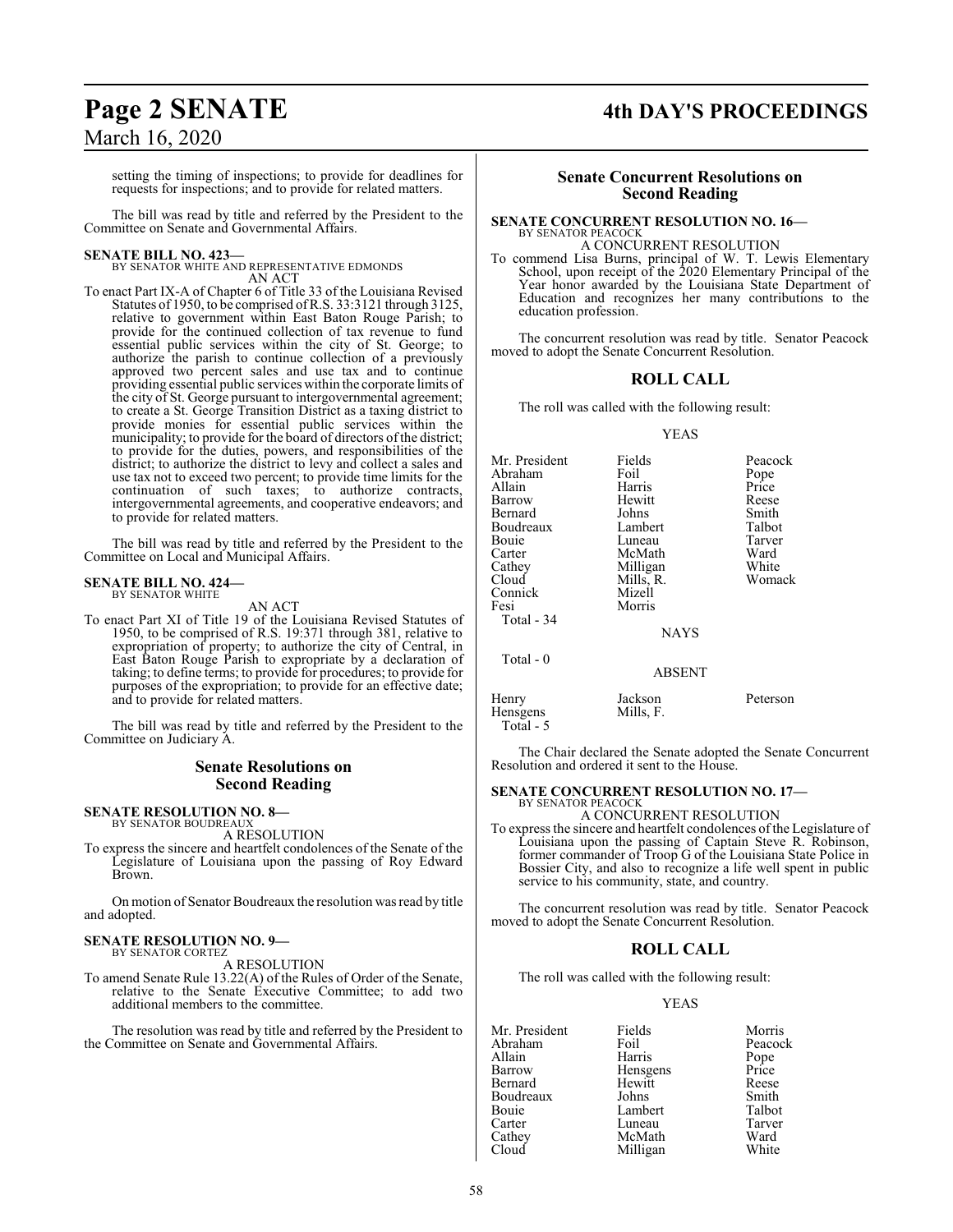## **4th DAY'S PROCEEDINGS Page 3 SENATE**

| Connick<br>Fesi<br>Total $-35$ | Mills, R.<br>Mizell | Womack |
|--------------------------------|---------------------|--------|
|                                | <b>NAYS</b>         |        |
| Total $-0$                     | <b>ABSENT</b>       |        |
| Henry                          | Mills, F.           |        |

Jackson Peterson Total - 4

The Chair declared the Senate adopted the Senate Concurrent Resolution and ordered it sent to the House.

# **SENATE CONCURRENT RESOLUTION NO. 18—**<br>BY SENATOR JOHNS AND REPRESENTATIVE DAVIS<br>A CONCURRENT RESOLUTION

To recognize Tuesday, April 7, 2020, as the first annual "World Trade Day" at the state capitol; to celebrate the longstanding, indispensable influence of international commerce on Louisiana's economic health, vitality, and growth; to express support for the mission of the World Trade Center of New Orleans; for trade policies that benefit American consumers and businesses, and to ensure the United States remains competitive in global commerce.

The concurrent resolution was read by title. Senator Johns moved to adopt the Senate Concurrent Resolution.

### **ROLL CALL**

The roll was called with the following result:

### YEAS

| Mr. President<br>Abraham<br>Allain<br>Barrow<br>Bernard<br>Boudreaux<br><b>Bouje</b><br>Carter<br>Cathey<br>Cloud<br>Connick<br>Fesi<br>Total - 35 | Fields<br>Foil<br>Harris<br>Hensgens<br>Hewitt<br>Johns<br>Lambert<br>Luneau<br>McMath<br>Milligan<br>Mills, R.<br>Mizell<br><b>NAYS</b> | Morris<br>Peacock<br>Pope<br>Price<br>Reese<br>Smith<br>Talbot<br>Tarver<br>Ward<br>White<br>Womack |
|----------------------------------------------------------------------------------------------------------------------------------------------------|------------------------------------------------------------------------------------------------------------------------------------------|-----------------------------------------------------------------------------------------------------|
| Total - 0                                                                                                                                          | <b>ABSENT</b>                                                                                                                            |                                                                                                     |

| Henry     | Mills, F. |
|-----------|-----------|
| Jackson   | Peterson  |
| Total - 4 |           |

The Chair declared the Senate adopted the Senate Concurrent Resolution and ordered it sent to the House.

### **Message from the House**

### **ASKING CONCURRENCE IN HOUSE CONCURRENT RESOLUTIONS**

### March 16, 2020

To the Honorable President and Members of the Senate:

I am directed to inform your honorable body that the House of Representatives has finally passed and asks your concurrence in the following House Concurrent Resolutions:

# March 16, 2020

HCR No. 16 HCR No. 18 HCR No. 19

HCR No. 27

Respectfully submitted,

MICHELLE D. FONTENOT Clerk of the House of Representatives

### **House Concurrent Resolutions on First Reading**

Senator Milligan asked for and obtained a suspension of the rules to read House Concurrent Resolutions a first and second time.

## **HOUSE CONCURRENT RESOLUTION NO. 16—** BY REPRESENTATIVE SCHEXNAYDER AND SENATOR CORTEZ

A CONCURRENT RESOLUTION

To commend Madame Chief Justice Bernette Joshua Johnson of the Louisiana SupremeCourt on the occasion of her retirement from the court.

The resolution was read by title and placed on the Calendar for a second reading.

### **HOUSE CONCURRENT RESOLUTION NO. 18—** BY REPRESENTATIVE BUTLER

A CONCURRENT RESOLUTION To commend the Melville Woman's Club on their efforts to preserve the historic St. Nathaniel Episcopal Church in Melville, Louisiana.

The resolution was read by title and placed on the Calendar for a second reading.

### **HOUSE CONCURRENT RESOLUTION NO. 19—** BY REPRESENTATIVE HORTON

A CONCURRENT RESOLUTION

To recognize Thursday, March 26, 2020, as Y Day in Louisiana.

The resolution was read by title and placed on the Calendar for a second reading.

HOUSE CONCURRENT RESOLUTION NO. 27—<br>
BY REPRESENTATIVES CHEXNAYDER AND SENATOR CORTEZ AND<br>
REPRESENTATIVES AMEDEE, BACALA, BAGLEY, BEAULLIEU,<br>
BISHOP, BOURRIAQUE, BRASS, BROWN, BRYANT, BUTLER,<br>
CARRIER, CORMIER, COUSSAN, C WHEAT, WHITE, WILLARD, WRIGHT, AND ZERINGUE AND<br>SENATORS ABRAHAM, ALLAIN, BARROW, BERNARD, BOUIE,<br>CARTER, CATHEY, CLOUD, FESI, FIELDS, HARRIS, HENRY,<br>HENSGENS,JACKSON,JOHNS,LUNEAU,MCMATH,MILLIGAN,FRED<br>MILLS,ROBERT MILLS,MI

To express consent of the Louisiana House of Representative and the Louisiana Senate for the other house to adjourn the 2020 Regular Session ofthe Legislature until 11:00 a.m. on March 31, 2020.

The resolution was read by title. Senator Milligan moved to concur in the House Concurrent Resolution.

### **ROLL CALL**

The roll was called with the following result: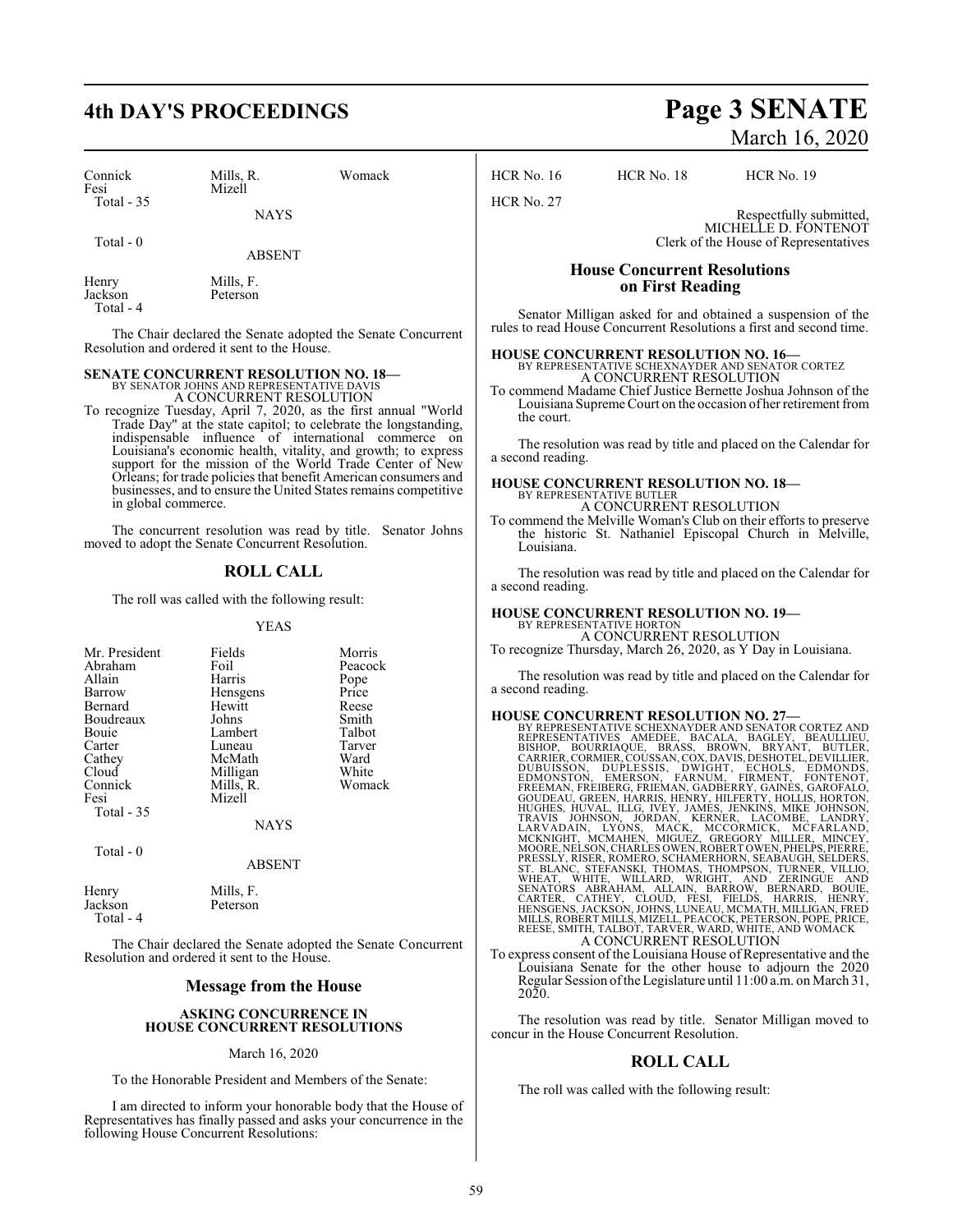### YEAS

Mr. President Fields Morris<br>Abraham Foil Peacock Abraham Foil Peacc<br>Allain Harris Pope Allain Harris Pope **Bernard** Boudreaux Johns Smith<br>Bouie Lambert Talbot Bouie Lambert Talbot<br>Carter Luneau Tarver Carter Luneau Tarver<br>Cathey McMath Ward Cathey McMath Ward<br>Cloud Milligan White Cloud Milligan White<br>
Connick Mills, R. Womack Connick Mills, R.<br>Fesi Mizell Total - 35

Hensgens Price<br>Hewitt Reese

**NAYS** 

Total - 0

ABSENT

Henry Mills, F.<br>Jackson Peterson Jackson Total - 4

Mizell

The Chair declared the Senate concurred in the House Concurrent Resolution and ordered it returned to the House.

### **Message from the House**

### **ASKING CONCURRENCE IN HOUSE BILLS AND JOINT RESOLUTIONS**

### March 12, 2020

To the Honorable President and Members of the Senate:

I am directed to inform your honorable body that the House of Representatives has finally passed and asks your concurrence in the following House Bills and Joint Resolutions:

|  | HB No. 124 | HB No. 126 | HB No. 499 |
|--|------------|------------|------------|
|--|------------|------------|------------|

HB No. 227 HB No. 98

Respectfully submitted, MICHELLE D. FONTENOT Clerk of the House of Representatives

#### **HOUSE BILL NO. 98—** BY REPRESENTATIVE MAGEE

AN ACT

To amend and reenact Code of Civil Procedure Article 863(A), relative to the signing of civil pleadings; to provide for a physical service address; and to provide for related matters.

The bill was read by title and placed on the Calendar for a second reading.

### **HOUSE BILL NO. 124—**

BY REPRESENTATIVE GREGORY MILLER AN ACT

To amend and reenact R.S. 9:1783(A)(3) and 2207, relative to trusts; to provide with respect to who may be a trustee; to provide for the release of a trustee from liability by the beneficiary; and to provide for related matters.

The bill was read by title and placed on the Calendar for a second reading.

## **HOUSE BILL NO. 126—** BY REPRESENTATIVE GREGORY MILLER

AN ACT

To amend and reenact Civil Code Article 477 and to repeal R.S. 9:2948, relative to bond for deed contracts; to provide for ownership of property for purposes of the homestead exemption;

## **Page 4 SENATE 4th DAY'S PROCEEDINGS**

to repeal unconstitutional law; and to provide for related matters.

The bill was read by title and placed on the Calendar for a second reading.

### **HOUSE BILL NO. 227—** BY REPRESENTATIVE COUSSAN

AN ACT

To amend and reenact R.S. 31:212.21, relative to production payments; to eliminate redundant terminology; to provide relative to the nature and classification of production payments; and to provide for related matters.

The bill was read by title and placed on the Calendar for a second reading.

### **HOUSE BILL NO. 499—**

BY REPRESENTATIVE SEABAUGH AN ACT

To amend and reenact Code of Civil Procedure Article 3396.1, relative to the issuance of letters of independent administration or executorship; to authorize the clerk of court to issue letters of independent administration or executorship; to provide an effective date; and to provide for related matters.

The bill was read by title and placed on the Calendar for a second reading.

### **House Concurrent Resolutions on Second Reading**

### **HOUSE CONCURRENT RESOLUTION NO. 12—**

BY REPRESENTATIVES SCHEXNAYDER AND GREEN A CONCURRENT RESOLUTION

To commend Louisiana State University on winning the 2020 College Football Playoff National Championship.

The resolution was read by title. Senator Price moved to concur in the House Concurrent Resolution.

### **ROLL CALL**

The roll was called with the following result:

### YEAS

| Mr. President | Fields        | Morris  |
|---------------|---------------|---------|
| Abraham       | Foil          | Peacock |
| Allain        | Harris        | Pope    |
| Barrow        | Hensgens      | Price   |
| Bernard       | Hewitt        | Reese   |
| Boudreaux     | Johns         | Smith   |
| Bouie         | Lambert       | Talbot  |
| Carter        | Luneau        | Tarver  |
| Cathey        | McMath        | Ward    |
| Cloud         | Milligan      | White   |
| Connick       | Mills, R.     | Womack  |
| Fesi          | Mizell        |         |
| Total $-35$   |               |         |
|               | <b>NAYS</b>   |         |
| Total - 0     |               |         |
|               | <b>ABSENT</b> |         |
|               |               |         |

Henry Mills, F.<br>Jackson Peterson Jackson Total - 4

The Chair declared the Senate concurred in the House Concurrent Resolution and ordered it returned to the House.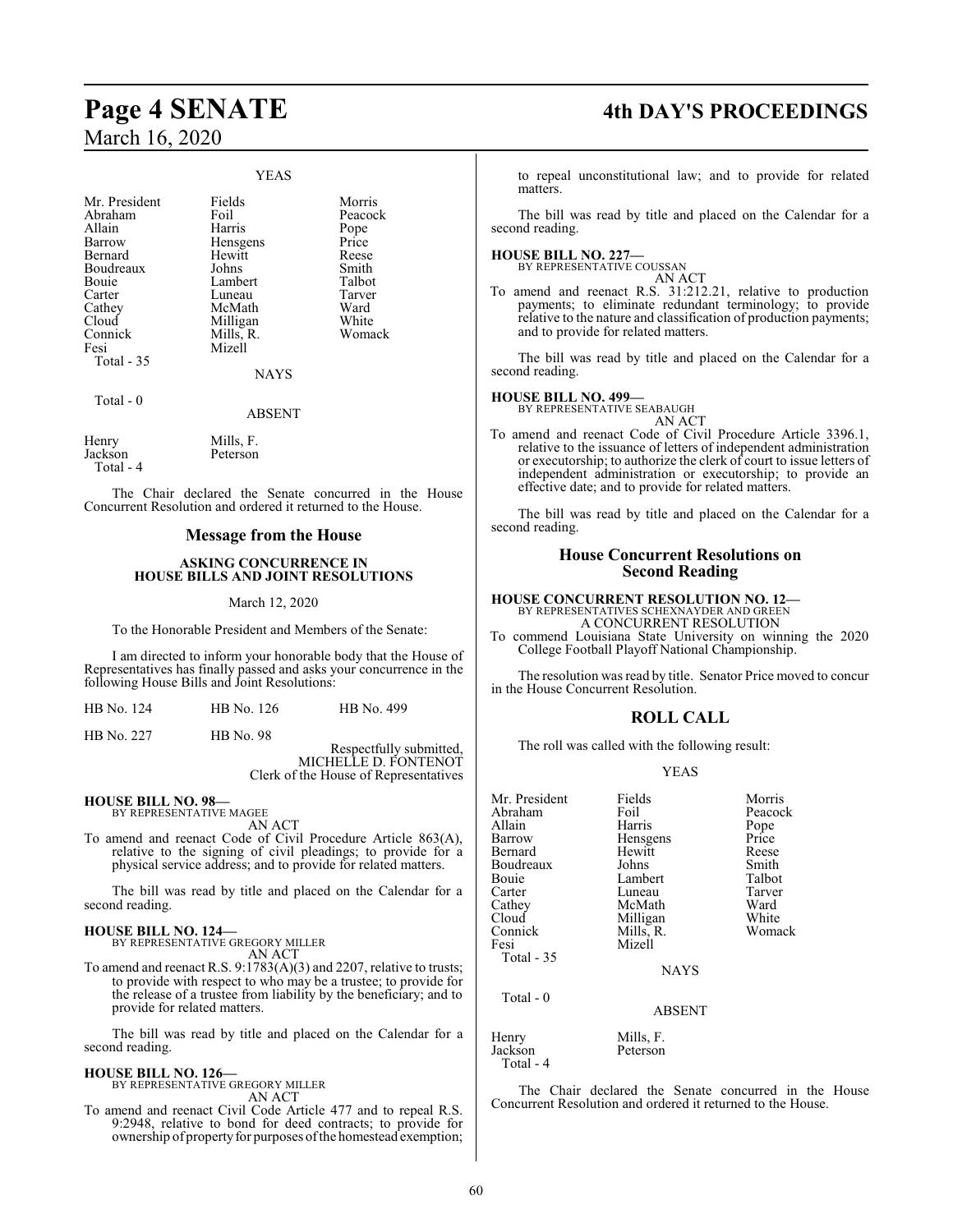## **4th DAY'S PROCEEDINGS Page 5 SENATE**

### **HOUSE CONCURRENT RESOLUTION NO. 13—**

BY REPRESENTATIVES SCHEXNAYDER AND GREEN A CONCURRENT RESOLUTION

To commend Joe Burrow on winning the 2019 Heisman Memorial Trophy and to recognize his record-breaking accomplishments during the 2019-2020 college football season.

The resolution was read by title. Senator Price moved to concur in the House Concurrent Resolution.

### **ROLL CALL**

The roll was called with the following result:

### YEAS

Mr. President Fields Morris Abraham Foil Peacock<br>Allain Harris Pope Allain Harris Pope Barrow Hensgens Price Bernard Hewitt Reese<br>Boudreaux Johns Smith Boudreaux Johns Smith<br>Bouie Lambert Talbot Bouie Lambert Talbot<br>Carter Luneau Tarver Carter Luneau Tarver<br>Cathey McMath Ward Cathey McMath Ward<br>Cloud Milligan White Cloud Milligan White<br>
Connick Mills, R. Womack Connick Mills, R.<br>Fesi Mizell

Mizell

NAYS

### Total - 0

Total - 35

ABSENT

Henry Mills, F.<br>Jackson Peterson Peterson Total - 4

The Chair declared the Senate concurred in the House Concurrent Resolution and ordered it returned to the House.

#### **HOUSE CONCURRENT RESOLUTION NO. 15—** BY REPRESENTATIVE DAVIS

A CONCURRENT RESOLUTION

To designate March 2020 as Colorectal Cancer Awareness Month in Louisiana and to commend the Mary Bird Perkins – Our Lady of the Lake Cancer Center.

The resolution was read by title. Senator Foil moved to concur in the House Concurrent Resolution.

### **ROLL CALL**

The roll was called with the following result:

### YEAS

| Mr. President<br>Abraham<br>Allain<br>Barrow<br>Bernard<br>Boudreaux<br>Bouie<br>Carter<br>Cathey<br>Cloud | Fields<br>Foil<br>Harris<br>Hensgens<br>Hewitt<br>Johns<br>Lambert<br>Luneau<br>McMath<br>Milligan | Morris<br>Peacock<br>Pope<br>Price<br>Reese<br>Smith<br>Talbot<br>Tarver<br>Ward<br>White |
|------------------------------------------------------------------------------------------------------------|----------------------------------------------------------------------------------------------------|-------------------------------------------------------------------------------------------|
|                                                                                                            |                                                                                                    |                                                                                           |
| Connick                                                                                                    | Mills, R.                                                                                          | Womack                                                                                    |
| Fesi<br>Total - 35                                                                                         | Mizell                                                                                             |                                                                                           |
|                                                                                                            | NAYS                                                                                               |                                                                                           |

Total - 0

# March 16, 2020

### ABSENT

Henry Mills, F.<br>Jackson Peterson Jackson Total - 4

The Chair declared the Senate concurred in the House Concurrent Resolution and ordered it returned to the House.

### **Senate Bills and Joint Resolutions on Second Reading Reported by Committees**

### **SENATE BILL NO. 35—** BY SENATOR HENSGENS

AN ACT

To amend and reenact R.S. 47:338.24.5(C) and (E) and to repeal R.S. 47:338.24.5(F), relative to municipal sales and use taxes; to authorize the governing authority for the city of Scott to levy and collect an additional sales and use tax; to require voter approval; to provide for the use of the tax revenue; and to provide for related matters.

Reported with amendments by the Committee on Local and Municipal Affairs.

### **SENATE COMMITTEE AMENDMENTS**

Amendments proposed by Senate Committee on Local and Municipal Affairs to Original Senate Bill No. 35 by Senator Hensgens

### AMENDMENT NO. 1

On page 1, lines 15, change "2-D" to a semi-colon ";"

On motion of Senator Boudreaux, the committee amendment was adopted. The amended bill was read by title, ordered engrossed and passed to a third reading.

#### **SENATE BILL NO. 42—** BY SENATOR WHITE

AN ACT To amend and reenact R.S. 36:741(A), relative to the Department of State; to provide for the domicile; to provide for an effective date; and to provide for related matters.

Reported favorably by the Committee on Senate and Governmental Affairs. The bill was read by title, ordered engrossed and passed to a third reading.

#### **SENATE BILL NO. 53—** BY SENATOR MCMATH

AN ACT To amend and reenact R.S. 40:2008.10(A)(1)(b) and (2), relative to the Louisiana Department of Health; to make technical corrections to provisions for licensing of therapeutic group homes; to provide for an effective date; and to provide for related matters.

Reported favorably by the Committee on Health and Welfare. The bill was read by title, ordered engrossed and passed to a third reading.

### **SENATE BILL NO. 54—**

BY SENATOR FOIL

AN ACT To amend and reenact R.S. 12:262.1(C) and 406(A) and to enact R.S. 12:1-501(2)(b)(iii), relative to corporations; to provide relative to organizational documents, including articles of incorporation; to provide relative to qualifications of registered agents for certain types of corporations; to provide for revocation of articles of incorporation by the secretary of state; to provide for terms, conditions, and procedures; and to provide for related matters.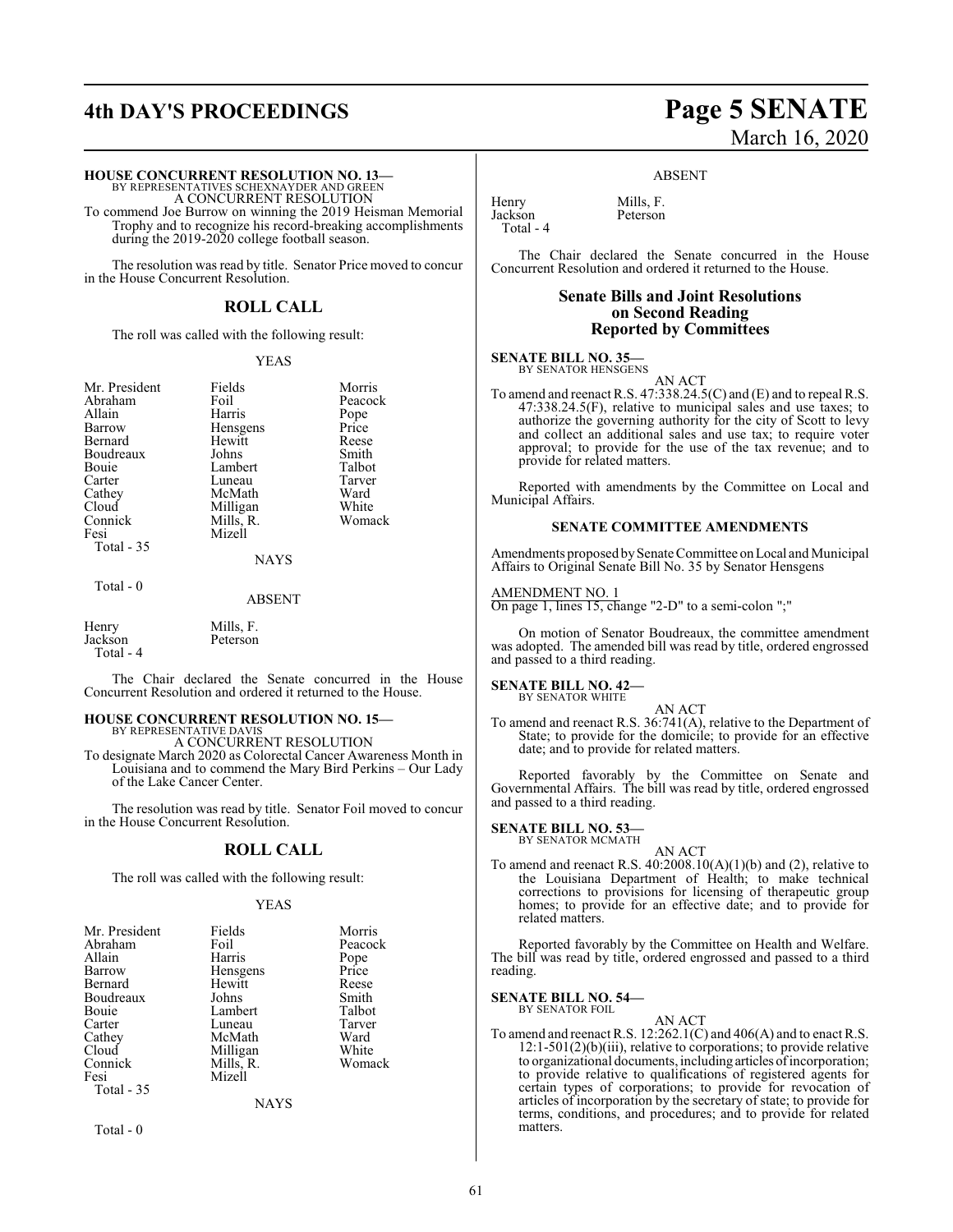### Reported favorably by theCommittee on Commerce, Consumer Protection, and International Affairs. The bill was read by title, ordered engrossed and passed to a third reading.

### **SENATE BILL NO. 55—** BY SENATOR FOIL

AN ACT

To amend and reenact R.S. 51:3143(B) and 3163(B), relative to certain contract providers; to provide for registration with the secretary of state; to provide relative to the application form and required information; to provide for procedures; and to provide for related matters.

Reported favorably by the Committee on Commerce, Consumer Protection, and International Affairs. The bill was read by title, ordered engrossed and passed to a third reading.

### **SENATE BILL NO. 67—** BY SENATOR FRED MILLS

AN ACT

To repeal R.S. 28:4, 237, Chapter 2 of Title 28 of the Louisiana Revised Statutes of1950, consisting ofR.S. 28:241 through 249, and 824(A) through (H), R.S. 36:259(B)(12), (23), (27), (28), (29), and (33), R.S. 40:31.65(A), 642, 700.12, Part XI of Chapter 4 of Title 40 of the Louisiana Revised Statutes of 1950, consisting of R.S. 40:1051 through 1055, 1057.12, 1058, 1105.10(C), 1105.11(C), 1135.13, Part III of Subchapter B of Chapter 5-D of Title 40 of the Louisiana Revised Statutes of 1950, consisting ofR.S. 40:1185.1 through 1185.6, 1189.6, Part III of Subchapter D of Chapter 5-D of Title 40 of the Louisiana Revised Statutes of 1950, consisting of R.S. 40:1215.1 and 1215.2, Part VI of Subchapter D of Chapter 5-D of Title 40 of the Louisiana Revised Statutes of 1950, consisting of R.S. 40:1221.1 through 1221.11, 1249.3(B), 1261.1, 1263.5, Part IX of Subchapter  $\overrightarrow{A}$  of Chapter 5-F of Title 40 of the Louisiana Revised Statutes of 1950, consisting of R.S. 40:1277.1, Part X of Subchapter A of Chapter 5-F of Title 40 of the Louisiana Revised Statutes of 1950, consisting of R.S. 40:1279.1, 1283.2, Subpart A of Part IV of Subchapter B of Chapter 5-F of Title 40 of the Louisiana Revised Statutes of 1950, consisting of R.S. 40:1289.1 through 1289.5, Part V of Subchapter B ofChapter 5- F of Title 40 of the Louisiana Revised Statutes of 1950, consisting of R.S. 40:1290.1 through 1290.4, Part I-A of Chapter 6 of Title 40 of the Louisiana Revised Statutes of 1950, consisting ofR.S. 40:1312.1 through 1312.27, Subpart E of Part III of Chapter 6 of Title 40 of the Louisiana Revised Statutes of 1950, consisting ofR.S. 40:1460.1 and 1460.2, 1597.2(B), 2001, 2009.1, 2013.4 through 2013.6, 2016, 2018.4, 2108, 2116.34(B), 2120.9, Part VI-B of Chapter 11 of Title 40 of the Louisiana Revised Statutes of 1950, consisting ofR.S. 40:2175.11 through 2175.15, Part VI-C of Chapter 11 of Title 40 of the Louisiana Revised Statutes of 1950, consisting of R.S. 40:2176.1, Part IX of Chapter 11 of Title 40 of the Louisiana Revised Statutes of 1950, consisting of R.S. 40:2194 through 2194.5, Part X-A of Chapter 11 of Title 40 of the Louisiana Revised Statutes of 1950, consisting of R.S. 40:2195.6, Part XI of Chapter 11 of Title 40 of the Louisiana Revised Statutes of 1950, consisting of R.S. 40:2196 through 2196.7, Part XV of Chapter 11 of Title 40 of the Louisiana Revised Statutes of 1950, consisting of R.S. 40:2200.11 through 2200.15, Chapter 16 of Title 40 of the Louisiana Revised Statutes of 1950, consisting of R.S. 40:2331 and 2332, Chapter 17 of Title 40 of the Louisiana Revised Statutes of 1950, consisting of R.S. 40:2351 through 2355, 2405.2, Chapter 21 of Title 40 of the Louisiana Revised Statutes of 1950, consisting ofR.S. 40:2481 through 2483, Chapter 23 of Title 40 of the Louisiana Revised Statutes of 1950, consisting of R.S. 40:2501 through 2505, and Chapter 24 of Title 40 of the Louisiana Revised Statutes of 1950, consisting of R.S. 40:2511 through 2519, and R.S. 46:52.2, Subpart A-1 of Part I of Chapter 3 of Title 46 of the Louisiana Revised Statutes of 1950, consisting of R.S. 46:160 through 160.11, Subpart B of Part I of Chapter 3 of Title 46 of the Louisiana Revised Statutes of 1950, consisting of R.S. 46:161 through 165, Subpart C of Part II of Chapter 3 of Title 46 of the Louisiana Revised Statutes of 1950, consisting of R.S. 46:261, Subpart D-3 of Part II of Chapter 3 of

## **Page 6 SENATE 4th DAY'S PROCEEDINGS**

Title 46 of the Louisiana Revised Statutes of 1950, consisting of R.S. 46:287.1 through 287.9, Subpart D-1 of Part VI-A of Chapter 3 of Title 46 of the Louisiana Revised Statutes of 1950, consisting of R.S. 46:440.4 through 440.8, 1094(D), 1442.3, Chapter 25 of Title 46 of the Louisiana Revised Statutes of 1950, consisting ofR.S. 46:1991 through 1996, 2405.1, Chapter 35-A of Title 46 of the Louisiana Revised Statutes of 1950, consisting ofR.S. 46:2431 through 2434, Chapter 52 of Title 46 of the Louisiana Revised Statutes of 1950, consisting of R.S. 46:2671 through 2675, and 2758.2(E) and (F); to repeal certain inactive or obsolete laws; and to provide for related matters.

Reported with amendments by the Committee on Health and Welfare.

### **SENATE COMMITTEE AMENDMENTS**

Amendments proposed by Senate Committee on Health and Welfare to Original Senate Bill No. 67 by Senator Fred Mills

### AMENDMENT NO. 1

On page 1, line 15, after "1283.2," delete the remainder of the line and delete line 16 in its entirety

### AMENDMENT NO. 2

On page 1, at the beginning of line 17, delete "40:1289.1 through  $1289.5$ 

### AMENDMENT NO. 3

On page 3, line 20, after "1283.2," delete the remainder of the line

### AMENDMENT NO. 4

On page 3, line 21, delete "Louisiana Revised Statutes of 1950, consisting of R.S. 40:1289.1 through 1289.5,"

On motion of Senator Barrow, the committee amendment was adopted. The amended bill was read by title, ordered engrossed and passed to a third reading.

### **SENATE BILL NO. 69—**

BY SENATOR BOUDREAUX

AN ACT To amend and reenact R.S. 44:422, relative to records held by state agencies; to provide relative to the investigation of records in certain instances; to provide for the appropriate investigative bodies; and to provide for related matters.

Reported favorably by the Committee on Senate and Governmental Affairs. The bill was read by title, ordered engrossed and passed to a third reading.

#### **SENATE BILL NO. 78—** BY SENATOR FOIL

### AN ACT

To enact R.S. 17:3095(I), relative to the Louisiana Student Tuition Assistance and Revenue Trust Program; to authorize disbursement of funds from program accounts to pay certain elementary and secondary education costs; to provide for annual disbursement limitations; and to provide for related matters.

Reported favorably by the Committee on Education. The bill was read by title, ordered engrossed and recommitted to the Committee on Revenue and Fiscal Affairs.

### **SENATE BILL NO. 84—**

BY SENATOR FIELDS

AN ACT To amend and reenact R.S. 17:3805(B), relative to the Education Excellence Fund; to specify a date for the state Department of Education to submit school and school system fund expenditure plans for legislative approval; and to provide for related matters.

Reported with amendments by the Committee on Education.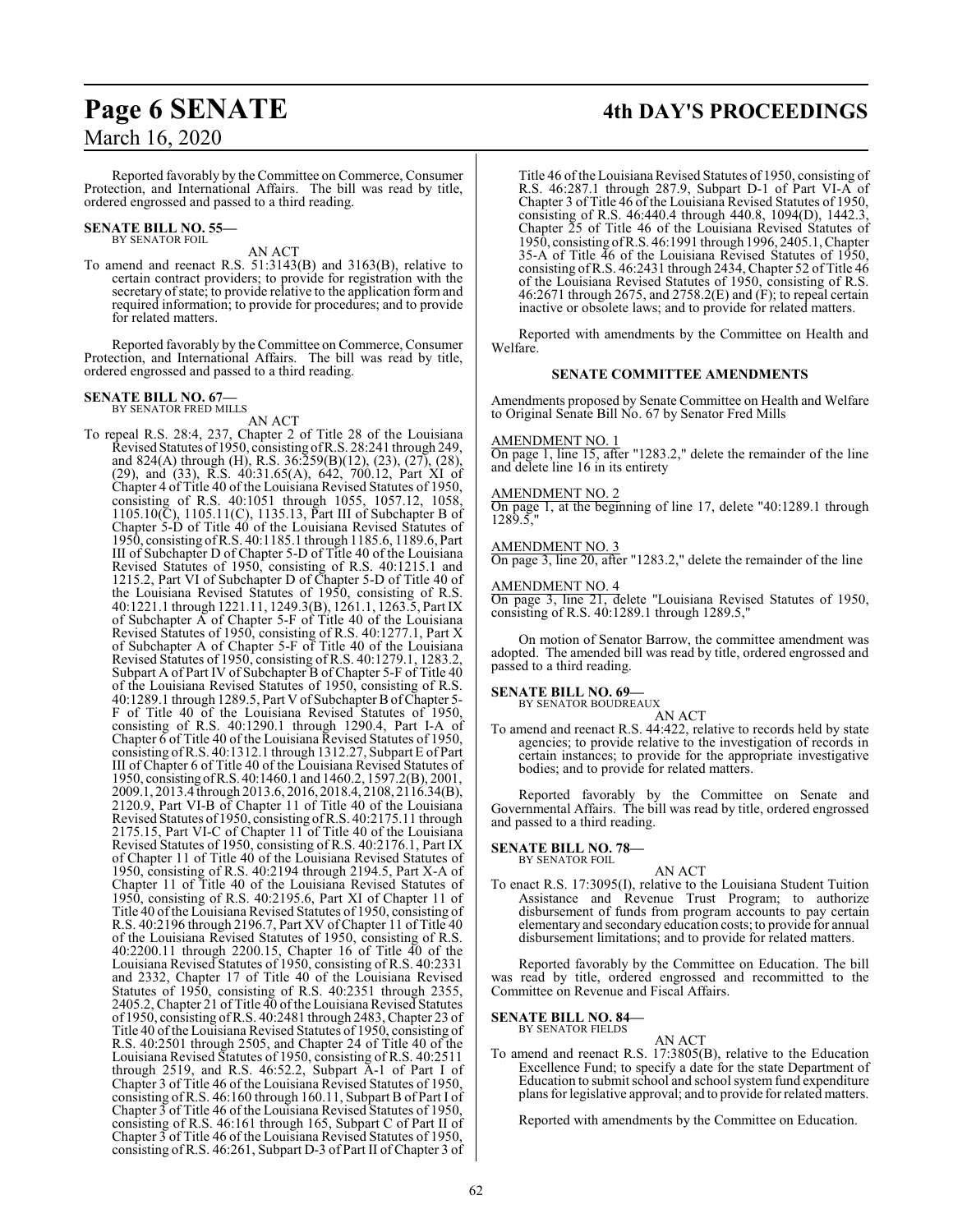## **4th DAY'S PROCEEDINGS Page 7 SENATE**

# March 16, 2020

### **SENATE COMMITTEE AMENDMENTS**

Amendments proposed by Senate Committee on Education to Original Senate Bill No. 84 by Senator Fields

### AMENDMENT NO. 1

On page 1, line 15, change "**October first**" to "**November fifteenth**"

On motion of Senator Fields, the committee amendment was adopted. The amended bill was read by title, ordered engrossed and passed to a third reading.

### **SENATE BILL NO. 105—** BY SENATORS PEACOCK AND CATHEY

AN ACT

To enact R.S. 49:164.1, relative to state symbols; to provide for the official state butterfly; and to provide for related matters.

Reported favorably by the Committee on Senate and Governmental Affairs. The bill was read by title, ordered engrossed and passed to a third reading.

#### **SENATE BILL NO. 140—** BY SENATOR REESE

AN ACT

To enact R.S. 10:9-528 and 18:429 and to amend and reenact R.S. 18:58; to provide for notification of cyber events by certain offices to the secretary of state; and to provide for related matters.

Reported with amendments by the Committee on Senate and Governmental Affairs.

### **SENATE COMMITTEE AMENDMENTS**

Amendments proposed by Senate Committee on Senate and Governmental Affairs to Original Senate Bill No. 140 by Senator Reese

### AMENDMENT NO. 1

On page 1, delete lines 2 and 3 and insert "To enact R.S. 10:9-528 and R.S. 18:58(D) and 429, relative to the secretary of state; to provide for notification of cyber incidents by certain offices to the secretary of state; and to provide"

### AMENDMENT NO. 2

On page 1, line 15, after "Section 2." delete the remainder of the line and insert  $"R.S. 18:58(D)$  and 429 are hereby enacted"

### AMENDMENT NO. 3

On page 2, at the beginning of line 2 change "**F**" to "**D**"

On motion of Senator Hewitt, the committee amendment was adopted. The amended bill was read by title, ordered engrossed and passed to a third reading.

**SENATE BILL NO. 168—**<br>BY SENATORS FRED MILLS, BARROW, BOUDREAUX, MCMATH,<br>MIZELL, POPE AND WARD

AN ACT

To enact R.S. 40:5.9.1, relative to public drinking water; to create and provide for the Community Drinking Water Infrastructure Sustainability Act; to provide for public purpose; to provide for a statewide system of community water system accountability; to provide for rulemaking; to provide for development of a letter grade schedule reflective of community water system quality and performance; to provide for publication of quality and performance scores and letter grades; to provide for requirement of an improvement plan; to provide for penalties; and to provide for related matters.

Reported with amendments by the Committee on Health and Welfare.

### **SENATE COMMITTEE AMENDMENTS**

Amendments proposed by Senate Committee on Health and Welfare to Original Senate Bill No. 168 by Senator Fred Mills

### AMENDMENT NO. 1

On page 4, at the end of line 16, insert "**The provisions of this Paragraph shall not be construed to prohibit the payment of bonded indebtedness secured by the water system's revenue prior to August 1, 2020.**"

### AMENDMENT NO. 2

On page 4, line 18, change "**2021**" to "**2022**"

On motion of Senator Barrow, the committee amendment was adopted. The amended bill was read by title, ordered engrossed and passed to a third reading.

**SENATE BILL NO. 198—** BY SENATORS PEACOCK, ALLAIN, FOIL, HEWITT, MILLIGAN, PRICE, REESE AND WOMACK

AN ACT To enact R.S. 49:158.3, relative to the designation of the month of September as Childhood Cancer Awareness Month; and to provide for related matters.

Reported favorably by the Committee on Senate and Governmental Affairs. The bill was read by title, ordered engrossed and passed to a third reading.

### **SENATE BILL NO. 254—** BY SENATOR CARTER

AN ACT

To amend and reenact R.S. 33:1965, relative to the regulation of fire departments and working conditions of fireman employed by departments; and to provide for related matters.

Reported favorably by the Committee on Local and Municipal Affairs. The bill was read by title, ordered engrossed and passed to a third reading.

### **SENATE BILL NO. 258—**

BY SENATOR CARTER

AN ACT To amend and reenact R.S. 33:2211(A)(2), R.S. 33:2214(A)(1), and  $(B)(1)$  relative to the city of Westwego Police Department; to provide for laws governing employment of municipal police, including matters of compensation, leave, and hours; and to provide for related matters.

Reported favorably by the Committee on Local and Municipal Affairs. The bill was read by title, ordered engrossed and passed to a third reading.

#### **SENATE BILL NO. 268—** BY SENATOR JOHNS

### AN ACT

To amend and reenact R.S. 6:327(C) and to enact R.S. 6:327.1, 771, and 1142, relative to banks; to provide for the abandonment of safety deposit boxes; to allow for the disposal of unsalable contents; to provide procedures for disposing of or selling of abandoned contents; to provide relative to the State Unclaimed Property Program; to provide relative to savings and loan associations and savings banks; and to provide for related matters.

Reported with amendments by the Committee on Commerce, Consumer Protection, and International Affairs.

### **SENATE COMMITTEE AMENDMENTS**

Amendments proposed by Senate Committee on Commerce, Consumer Protection and International Affairs to Original Senate Bill No. 268 by Senator Johns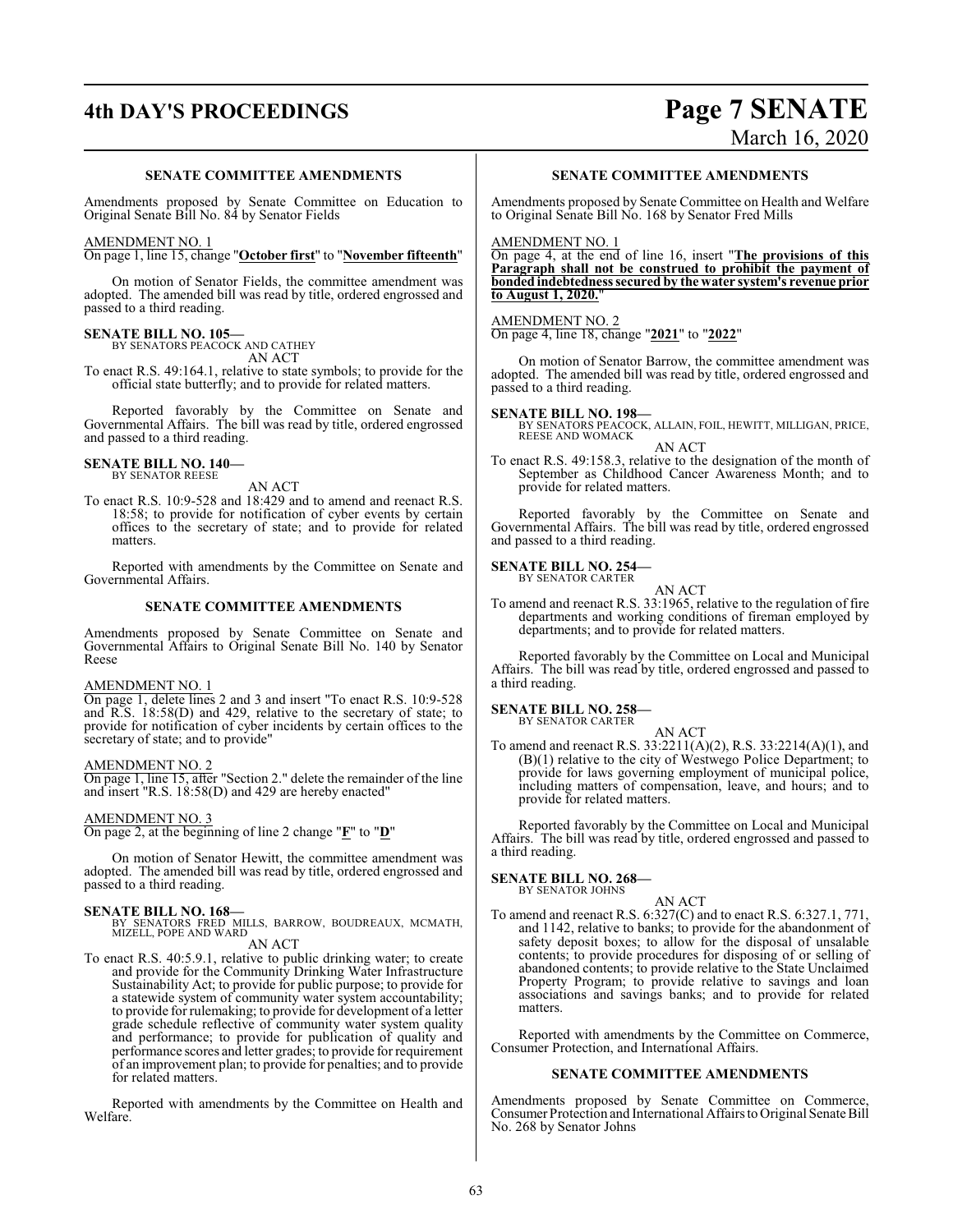## **Page 8 SENATE 4th DAY'S PROCEEDINGS**

AMENDMENT NO. 1

On page 1, line 2, change "R.S. 6:327(C)" to "R.S. 6:327(B) and (C)" and change "R.S. 6:327.1" to "R.S. 6:320, 327.1"

AMENDMENT NO. 2

On page 1, line 3, after "boxes;" insert "to provide for authorized contacts in a safety deposit box agreement;"

AMENDMENT NO. 3

On page 1, delete lines 9 and 10 and insert:

"Section 1. R.S. 6:327(B) and (C) are hereby amended and reenacted and R.S.  $6:320, 327.1, 771$ , and  $1142$  are hereby enacted to read as follows:

### **§320. Safety deposit box; authorized contacts**

**When a safety deposit box is leased, the bank shall allow the lessee to designate up to two persons as authorized contacts who the lessee authorizes the bank to communicate with, send notice to, and disclose any information regarding the safety deposit box and its contents in the event the safety deposit box becomes abandoned as provided in R.S. 6:327. If the lessee decides to designate an authorized contact, the lessee shall provide the full name, home address, telephone number, and if known, the email address for each authorized contact.**

\* \* \*"

### AMENDMENT NO. 4

On page 1, between lines 12 and 13 insert:

"B. If the safety deposit box rental is delinquent for six months, the bank after sixty days' notice by mail addressed to the lessee at his address as shown on the safety deposit box contract may, if the rent is not paid within the time specified in said **the** notice, open the box in the presence of two employees of the bank and a notary public who shall make an inventory of the contents of the box and place such contents in a sealed envelope or other container in the name of the lessee. The bank shall then send notice to the administrator of the Uniform Unclaimed Property Act of 1997 for publication as provided by R.S. 9:161 **inclusion in their database and listing on their website** that the safety deposit box has been abandoned and that the bank is holding the listed contents thereof. Such **The** notice shall include the lessee's name and last known address. If the lessee has designated an authorized contact in the safety deposit box contract as provided in R.S. 6:320, the bank shall also send notice to the authorized contact that the safety deposit box has been abandoned and that the bank is holding the contents thereof. The notice may be sent electronically or by mail addressed to the authorized contact at his address as shown on the safety deposit box contract.

### AMENDMENT NO. 5

On page 2, line 9, delete "**R.S. 9:154**" and insert "**R.S. 9:155**"

### AMENDMENT NO. 6

On page 2, line 21, after "**bank**" and before the period "**.**" insert "**, except for those contents subject to the provisions of R.S. 9:155(B)**"

AMENDMENT NO. 7

On page 2, line 25, after "**Program**" and before the period "**.**" insert "**by paper check or electronic funds transfer**"

AMENDMENT NO. 8

On page 2, line 29, after "**Program**" and before the period "**.**" insert "**by paper check or electronic funds transfer**"

### AMENDMENT NO. 9

On page 3, line 2, after "**bank**" and before the "**,**" insert "**or donated by the bank to a charitable organization qualified under Section 501(c)(3) of Internal Revenue Code, 26 U.S.C. 501**"

### AMENDMENT NO. 10

On page 3, line 7, after "**C.**" insert "**(1)**"

AMENDMENT NO. 11

On page 3, delete line 13, after "**combination thereof.**"delete the remainder of the line and insert:

"**(a) Contents from a safety deposit box with an independent valuation of more than one thousand dollars shall be sold for at least seventy-five percent of the independent valuation price at public or private sale.**

**(b) Contents from a safety deposit box with an independent valuation of one thousand dollars or less may be sold without a value restriction at public or private sale.**

**(2) Firearms shall be sold through a federal firearm licensed**"

### AMENDMENT NO. 12

On page 4, line 5, change "**R.S. 6:327.1**" to "**R.S. 6:320 and 327.1**"

### AMENDMENT NO. 13

On page 4, line 11, change "**R.S. 6:321 through R.S. 6:328**" to"**R.S. 6:320 through 328**"

On motion of Senator Johns, the committee amendment was adopted. The amended bill was read by title, ordered engrossed and passed to a third reading.

#### **SENATE BILL NO. 312—** BY SENATOR FESI

AN ACT To amend and reenact R.S. 30:2506(A) and (B)(1), (2), (7)(a), and (9), relative to the state Department of Education; to provide relative to the duties of the environmental and litter reduction section within the department; and to provide for related matters.

Reported with amendments by the Committee on Education.

### **SENATE COMMITTEE AMENDMENTS**

Amendments proposed by Senate Committee on Education to Original Senate Bill No. 312 by Senator Fesi

### AMENDMENT NO. 1

On page 1, line 2, change "R.S. 30:2506(A)" to "the introductory paragraph of R.S. 30:2503(A)(2), 2506(A)"

### AMENDMENT NO. 2

On page 1, line 4, between "department;" and "and to" insert "to provide relative to the membership of the Louisiana Environmental Education Commission;"

### AMENDMENT NO. 3

On page 1, line 6, change "R.S. 30:2506(A)" to "The introductory paragraph of R.S. 30:2503(A)(2), 2506(A)"

### AMENDMENT NO. 4

On page 1, between lines 7 and 8 insert the following:

"§2503. Louisiana Environmental Education Commission; creation; membership; duties

A. \* \* \* (2) The commission shall consist of the secretary of the Department of Wildlife and Fisheries or his designee, the state superintendent of education or his designee, the secretary of the Department of Environmental Quality or his designee, the secretary of the Department of Natural Resources or his designee, the secretary of the Louisiana Department of Health or his designee, the commissioner of the Department of Agriculture and Forestry or his designee, the chancellor of the Louisiana State University Agricultural Center or his designee, the chancellor of Southern University Agricultural and Mechanical College or his designee, **the executive director of the Coastal Protection and Restoration Authority or his designee,** and the following members appointed by the governor: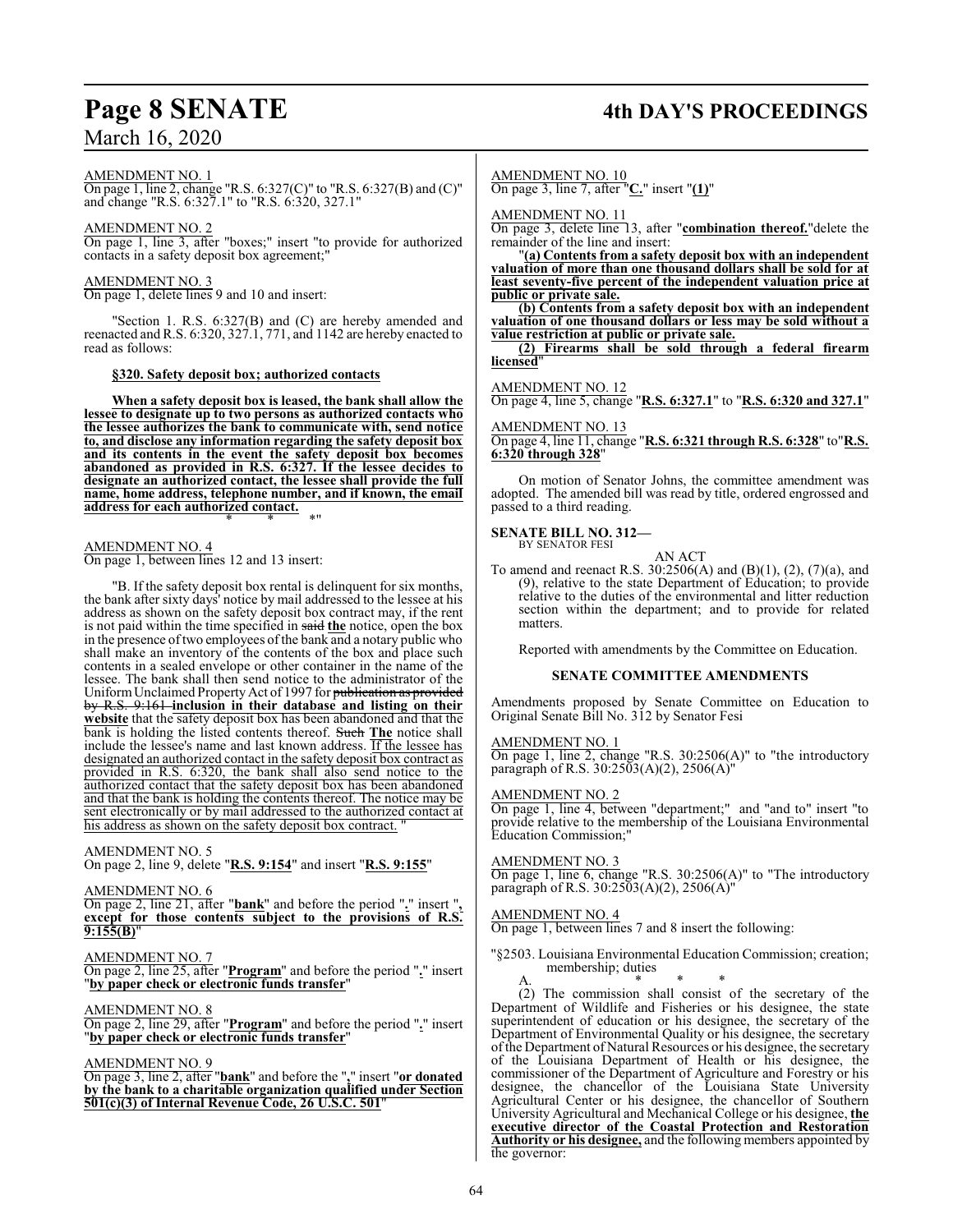### **4th DAY'S PROCEEDINGS Page 9 SENATE**

# March 16, 2020

\* \* \*"

On motion of Senator Fields, the committee amendment was adopted. The amended bill was read by title, ordered engrossed and passed to a third reading.

## **SENATE BILL NO. 313—** BY SENATOR PETERSON

AN ACT

To enact R.S. 33:4096(A)(1)(c)(iv), relative to the Sewerage and Water Board of New Orleans; to provide relative to exemptions related to the Orleans Parish School Board; and to provide for related matters.

Reported favorably by the Committee on Local and Municipal Affairs. The bill was read by title, ordered engrossed and passed to a third reading.

#### **SENATE BILL NO. 390—** BY SENATOR PETERSON

AN ACT

To amend and reenact R.S. 33:4071(A)(1)(e), 4084(A)(1)(b) and (2) and (E), 4085(A) and (B), 4090, and 4091, and to enact R.S. 33:4084(A)(1)(c), relative to the Sewerage and Water Board of New Orleans; to provide relative to the board; to provide for the purchase of supplies and machinery and equipment; to provide for the letting and bidding of public contracts over a certain amount; to provide relative to the costs of the installation of connections and subsequent work; to provide for reports of board; to provide relative to exemptions related to the Orleans Parish School Board; and to provide for related matters.

Reported with amendments by the Committee on Local and Municipal Affairs.

### **SENATE COMMITTEE AMENDMENTS**

Amendments proposed by Senate Committee on Local and Municipal Affairs to Original Senate Bill No. 390 by Senator Peterson

### AMENDMENT NO. 1

On page 1, line 3, before "4090," insert "and" and delete "and 4091,"

### AMENDMENT NO. 2

On page 1, line 13, delete "4090, and 4091" and insert " and 4090"

### AMENDMENT NO. 3

On page 4, line 1, delete lines 1 through 8 and insert the following: **"contract for public works in accordance with R.S. 38:2212(B)(3)(a).** In all such contracts, regardless of the amount, which require or involve the employment of mechanics or laborers the specifications shall contain a provision stating the minimum wages to be paid various classes of laborers and mechanics which shall be based upon the wages that will be determined by the secretary of the Department of Labor of the United States to be the prevailing wage of the corresponding classes of laborers and mechanics employed on projects of a character similar to the contract work within the city of New Orleans."

### AMENDMENT NO. 4 On page 5, delete lines 19 through 29

AMENDMENT NO. 5 On page 6, delete lines 1 through 29

AMENDMENT NO. 6 On page 7, delete lines 1 through 29

### AMENDMENT NO. 7 On page 8, delete lines 1 through 29

AMENDMENT NO. 8 On page 9, delete lines 1 through 29

### AMENDMENT NO. 9

On page 10, delete lines 1 and 2

On motion of Senator Boudreaux, the committee amendment was adopted. The amended bill was read by title, ordered engrossed and passed to a third reading.

### **Rules Suspended**

### **Introduction of Senate Bills and Joint Resolutions**

### **SENATE BILL NO. 425—** BY SENATOR CARTER

AN ACT

To amend and reenact R.S. 14:102.6, relative to dogfighting; to provide relative to the disposition of dogs and other animals used in dogfighting; to require the appointment of a licensed veterinarian or other suitable custodian to care for animals; to provide relative to euthanasia; to provide relative to transfer of ownership; and to provide for related matters.

The bill was read by title and placed on the Calendar for a second reading.

#### **SENATE BILL NO. 426—** BY SENATOR BARROW

AN ACT

To enact R.S. 22:1057, relative to insurance coverage for COVID-19; to require coverage of testing for COVID-19; to prohibit application of cost-sharing provisions; to define key terms; to provide for an effective date; and to provide for related matters.

The bill was read by title and placed on the Calendar for a second reading.

### **SENATE BILL NO. 427—** BY SENATOR BOUIE

AN ACT

To amend and reenact R.S. 47:490.3(A) and (D), relative to military honor license plates; to provide for eligibility for members who have been honorably discharged from the Louisiana National Guard; to provide relative to renewal of military honor plates; and to provide for related matters.

The bill was read by title and placed on the Calendar for a second reading.

### **SENATE BILL NO. 428—**

BY SENATOR TALBOT

AN ACT To enact R.S. 26:80(F)(3) and 280(F)(3), relative to alcohol and tobacco control; to provide relative to qualifications of applicants for permits; to provide certain exceptions; and to provide for related matters.

The bill was read by title and placed on the Calendar for a second reading.

### **SENATE BILL NO. 429—**<br>BY SENATOR JOHNS

AN ACT

To enact R.S. 37:1743.2, relative to required disclosures for healthcare providers; to provide for advertising requirements; to provide for required disclosures; to require rulemaking; to provide for penalties for violations; to define key terms; and to provide for related matters.

The bill was read by title and placed on the Calendar for a second reading.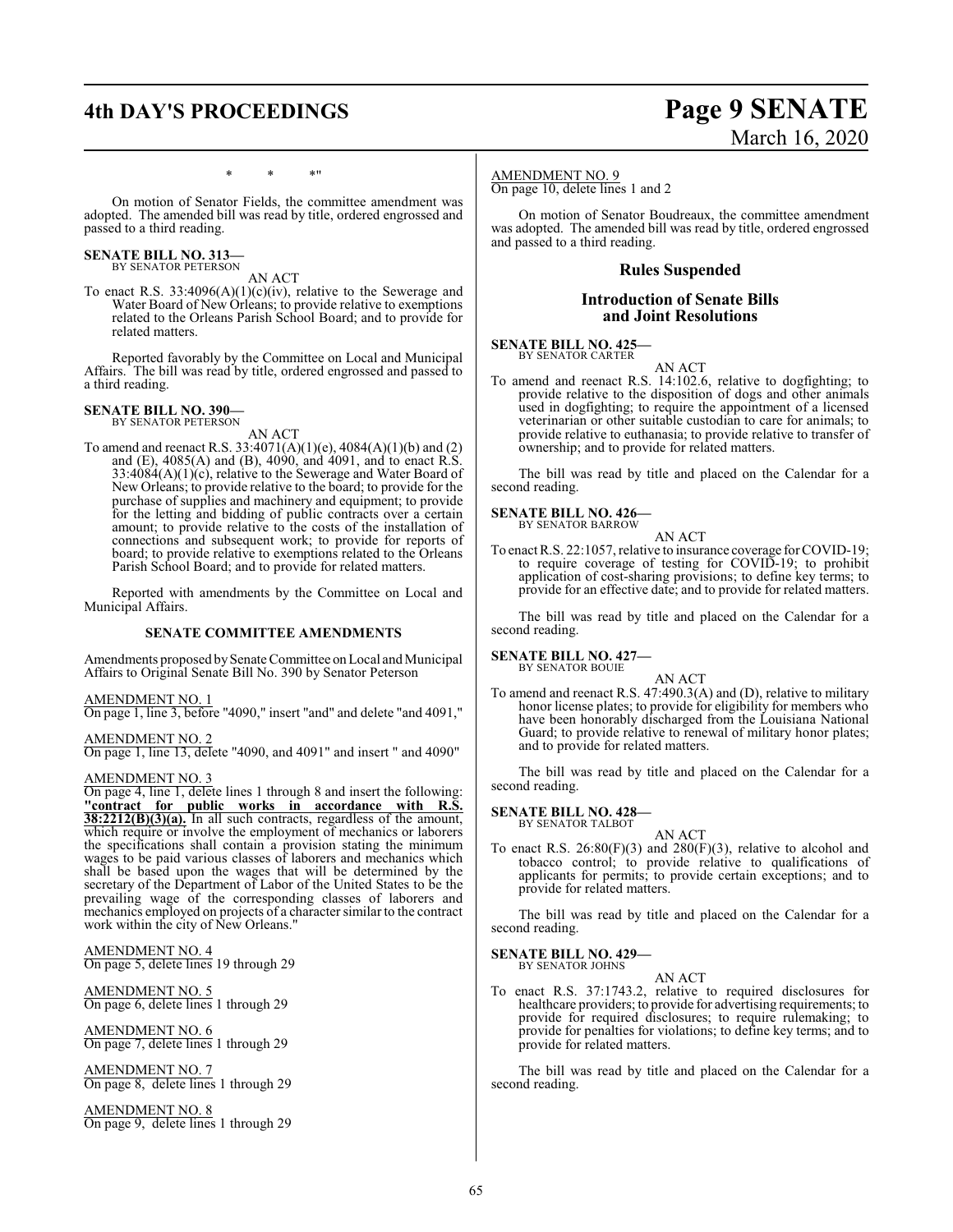## **Page 10 SENATE 4th DAY'S PROCEEDINGS**

### March 16, 2020

### **SENATE BILL NO. 430—** BY SENATOR CONNICK

AN ACT

To authorize and provide for the transfer of certain state property; to authorize the transfer of certain state property in Jefferson Parish; to provide for the property description; to provide for reservation of mineral rights; to provide terms and conditions; to provide an effective date; and to provide for related matters.

The bill was read by title and placed on the Calendar for a second reading.

#### **SENATE BILL NO. 431—** BY SENATOR LUNEAU

AN ACT

To enact R.S. 36:10(C), relative to compensation of statewide elected officials; to provide for limitations; and to provide for related matters.

The bill was read by title and placed on the Calendar for a second reading.

## **SENATE BILL NO. 432—** BY SENATOR LUNEAU

AN ACT

To amend and reenact R.S. 40:2162(D)(2), relative to behavioral health rehabilitation services in the Louisiana medical assistance program; to require a minimum level of education and training for certain providers; to make technical changes; and to provide for related matters.

The bill was read by title and placed on the Calendar for a second reading.

### **Introduction of Senate Resolutions**

#### **SENATE RESOLUTION NO. 10—** BY SENATOR FIELDS

A RESOLUTION

To commend John Charles White for eight years of service as Louisiana's State Superintendent of Education.

The resolution was read by title and placed on the Calendar for a second reading.

### **Introduction of Senate Concurrent Resolutions**

#### **SENATE CONCURRENT RESOLUTION NO. 21—** BY SENATOR FIELDS

A CONCURRENT RESOLUTION

To provide for legislative approval of the formula developed by the State Board of Elementary and Secondary Education pursuant to Article VIII, Section  $13(B)$  of the Constitution of Louisiana to determine the cost of a minimum foundation program of education in all public elementary and secondary schools as well as to equitably allocate the funds to parish and city school systems, and adopted by the board on March 11, 2020.

The resolution was read by title and placed on the Calendar for a second reading.

### **SENATE CONCURRENT RESOLUTION NO. 22—**

BY SENATOR BARROW A CONCURRENT RESOLUTION

To urge and request the State Board of Elementary and Secondary Education to suspend all statewide assessments for the 2019- 2020 school year due to the imminent threat posed to the citizens of Louisiana by COVID-19.

The resolution was read by title and placed on the Calendar for a second reading.

### **SENATE CONCURRENT RESOLUTION NO. 23—**

BY SENATORS FIELDS, BARROW, CATHEY AND MILLIGAN A CONCURRENT RESOLUTION

To suspend certain laws to address the circumstances related to the closing of schools due to COVID-19, including laws relative to required instructional minutes, teacher work days, student assessments used in determining student proficiency and progression, school and district performance scores and letter grades, and teacher evaluations.

The resolution was read by title and placed on the Calendar for a second reading.

### **SENATE CONCURRENT RESOLUTION NO. 24—** BY SENATOR PEACOCK

A CONCURRENT RESOLUTION To commend Shirley Wills on her many years of exemplary civic

activism as a community leader and as a member of the Caddo Parish Police Jury, and to congratulate her on the occasion of her seventy-fifth birthday.

The resolution was read by title and placed on the Calendar for a second reading.

### **SENATE CONCURRENT RESOLUTION NO. 25—** BY SENATOR FOIL

A CONCURRENT RESOLUTION

To reconstitute and extend the term of the Task Force on Protecting Children from Exposure to Pornography, which was created to study all issues related to the exposure of children to pornography and the impact that it has on their lives.

The resolution was read by title and placed on the Calendar for a second reading.

### **Rules Suspended**

Senator Hensgens asked for and obtained a suspension of the rules to recall Senate Bill No. 41 from the Committee on Natural Resources.

### **SENATE BILL NO. 41—**

BY SENATOR HENSGENS AN ACT

To enact R.S. 49:214.34(A)(11), relative to coastal use permits; to exempt certain activities from the requirement for a coastal use permit; and to provide for related matters.

On motion of Senator Hensgens the bill was read by title and withdrawn from the files of the Senate.

### **Rules Suspended**

Senator Fesi asked for and obtained a suspension of the rules to recall Senate Bill No. 200 fromthe Committee on Natural Resources.

### **SENATE BILL NO. 200—** BY SENATOR FESI

### AN ACT

To amend and reenact R.S. 49:214.36(E), relative to the Coastal Zone Management Program; to provide for enforcement actions; to provide for the award of costs and attorney fees in such action; to provide for the award of damages; and to provide for related matters.

On motion of Senator Fesi the bill was read by title and withdrawn from the files of the Senate.

### **Rules Suspended**

Senator Hewitt asked for and obtained a suspension of the rules to recall Senate Bill No. 275 from the Committee on Natural Resources.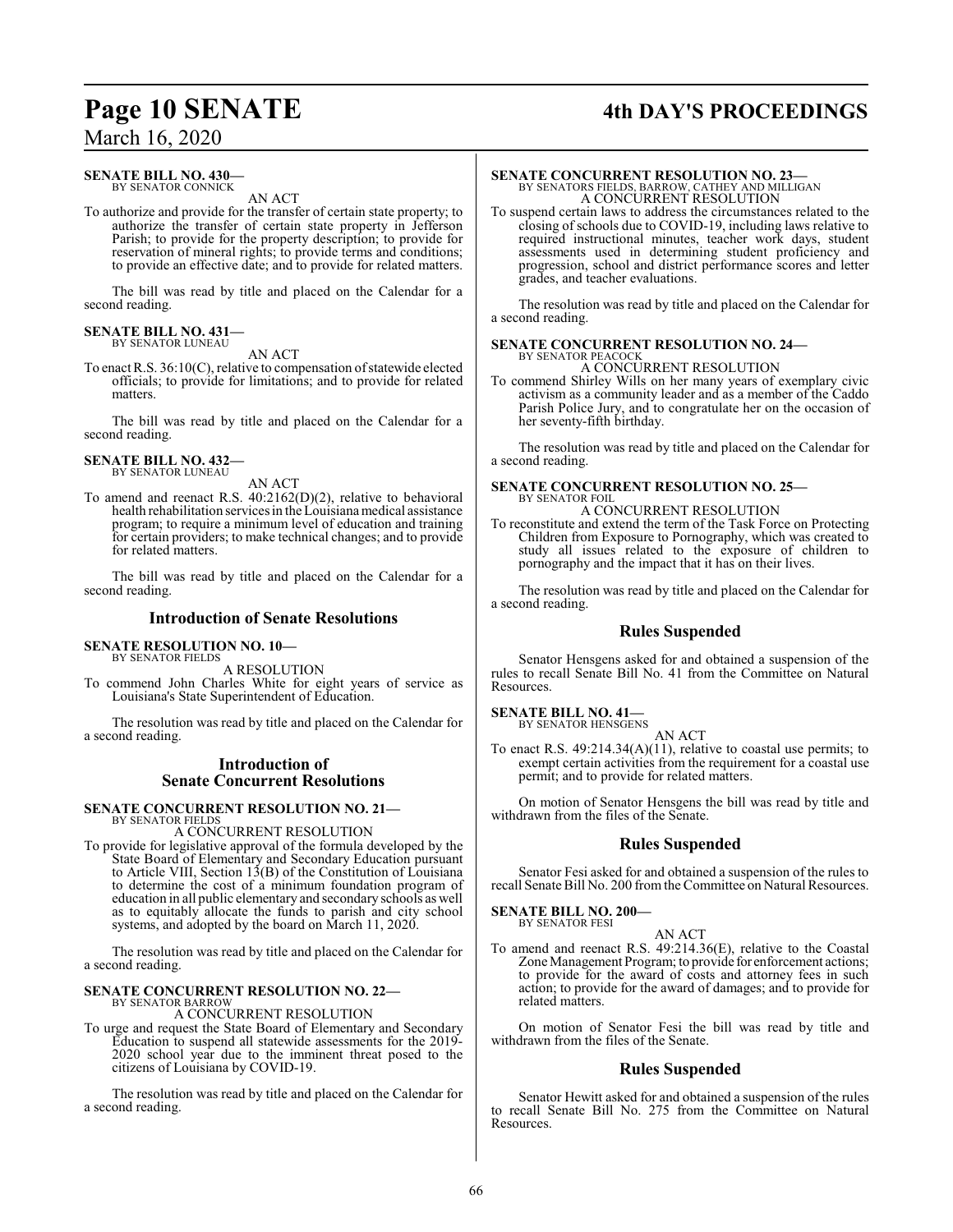## **4th DAY'S PROCEEDINGS Page 11 SENATE**

### **SENATE BILL NO. 275—** BY SENATOR HEWITT

AN ACT

To enact R.S. 49:214.26(E) and (F), relative to the coastal management program; to provide relative to administration; to provide relative to designees of the secretary; to provide relative to certain contracts; to provide certain prohibitions, requirements, and effects; to provide terms and conditions; and to provide for related matters.

On motion of Senator Hewitt the bill was read by title and withdrawn from the files of the Senate.

### **Rules Suspended**

Senator Carter asked for and obtained a suspension of the rules to recommit a bill.

#### **SENATE BILL NO. 260—** BY SENATOR CARTER

AN ACT

To amend and reenact R.S. 46:231.12(A), (E), and (F) and to repeal R.S. 46:231.12(G), relative to aid for needy families; to provide relative to employment, education, and related services for FITAP participants; to provide relative to workers' compensation and liability coverage for certain participants; to provide for terms and procedures; and to provide for related matters.

Senator Carter moved to recommit the bill from the Committee on Health and Welfare to the Committee on Labor and Industrial Relations.

Without objection, so ordered.

### **Rules Suspended**

### **Introduction of Senate Bills and Joint Resolutions**

**SENATE BILL NO. 433—** BY SENATOR MIZELL

AN ACT

To amend and reenact Children's Code Article 609(A)(1), relative to child abuse reporting and investigation; to provide that a mandatory reporter of child abuse has cause to suspect abuse if a child under the age of thirteen is pregnant; and to provide for related matters.

The bill was read by title and placed on the Calendar for a second reading.

## **SENATE BILL NO. 434—** BY SENATOR MIZELL

AN ACT

To amend and reenact Code of Criminal Procedure Article 987 and R.S. 14:46.2(F) and to enact Code of Criminal Procedure Article 926.2 andR.S. 14:46.5, relative to human trafficking; to provide that convictions for certain offenses may be set aside when the defendant is a victim of human trafficking; to provide relative to expungement of records of arrest and conviction for certain offenses related to human trafficking; to provide for immunity from prosecution for victims of human trafficking; and to provide for related matters.

The bill was read by title and placed on the Calendar for a second reading.

### **Introduction of Senate Resolutions**

**SENATE RESOLUTION NO. 11—**

BY SENATOR WHITE A RESOLUTION

To express the sincere condolences of the Senate of the Legislature of Louisiana upon the passing of the Honorable Clifton Russell "Clif" Richardson and to acknowledge his lifelong commitment to public service.

The resolution was read by title and placed on the Calendar for a second reading.

## **SENATE RESOLUTION NO. 12—**<br>BY SENATORS LAMBERT AND WHITE

A RESOLUTION

To commend the Honorable James R. "Jim" Fannin upon a career of distinguished public service as a member of the Legislature of Louisiana and for his many outstanding contributions to the betterment of the state.

The resolution was read by title and placed on the Calendar for a second reading.

### **SENATE RESOLUTION NO. 13—**

BY SENATORS MIZELL AND PEACOCK A RESOLUTION To designate March 26, 2020, as "Y Day in Louisiana".

The resolution was read by title and placed on the Calendar for a second reading.

### **Privileged Report of the Committee on Senate and Governmental Affairs**

### **ENROLLMENTS**

Senator Hewitt, Chairman on behalf of the Committee on Senate and Governmental Affairs, submitted the following report:

March 16, 2020

To the President and Members of the Senate:

I am directed by your Committee on Senate and Governmental Affairs to submit the following report:

The following Senate Concurrent Resolutions have been properly enrolled:

### **SENATE CONCURRENT RESOLUTION NO. 3—**

BY SENATOR PEACOCK A CONCURRENT RESOLUTION

To express the heartfelt condolences of the Legislature of Louisiana upon the passing of Shreveport philanthropist and art advocate, Ollie Delton Harrison Jr. and to celebrate his life and his legacy of good works and community service.

### **SENATE CONCURRENT RESOLUTION NO. 4—** BY SENATOR PEACOCK

A CONCURRENT RESOLUTION

To express the sincere condolences of the Legislature of Louisiana upon the death of an exceptional physician, Isaac "Ike" Muslow, MD, and to commend his lifetime of dedication to the advancement of healthcare and internal medicine instruction.

# March 16, 2020